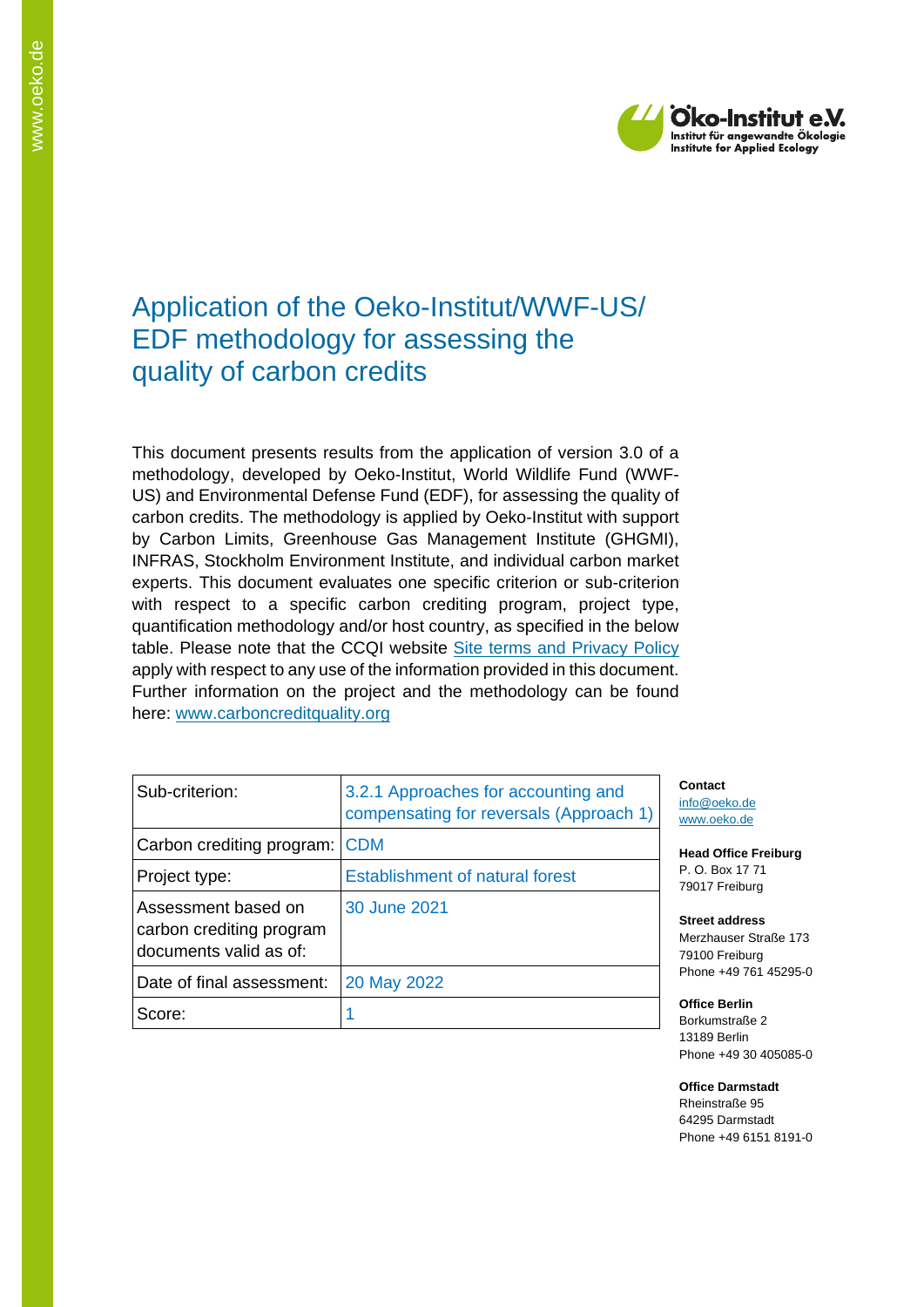# **Assessment**

The methodology assesses the robustness of the carbon crediting program´s approach to account and compensate for reversals. Carbon crediting programs employ the following three approaches for accounting and compensating for reversals:

- **Temporary carbon credits (Approach 1a):** credits that expire after a certain period and need to be replaced by other carbon market units, irrespective of whether a reversal occurred;
- **Monitoring and compensation for reversals (Approach 1b):** monitoring of any (potential) reversals and the compensation for the reversal through the cancellation of other carbon market units;
- **Discounting (Approach 1c):** discounting of emission reductions or using lower baselines that result in fewer emission reductions or removals that are credited in order to account for possible future reversals.

Usually, a carbon crediting program only pursues *one* of these three approaches for a given project type and geographical area. The assessment is thus applied to the relevant approach only and the scoring result for the relevant approach constitutes the score for sub-criterion 3.2.1. In situations where a program uses another approach than the above three approaches to account and compensate for reversals, the users of the methodology may use expert judgment to assess the robustness of the relevant approach. The CDM applies approach 1a.

## **Approach 1a**

### **Relevant scoring methodology provisions**

Carbon crediting programs can address non-permanence risks by issuing carbon credits that are only valid for a pre-defined period and, following their expiry, must be replaced, regardless of whether a reversal has occurred. This approach effectively addresses non-permanence as long as the necessary procedures and governance arrangements are in place to ensure the replacement of temporary carbon credits following their expiry. Assurance of replacement of credits must be demonstrated, such as in the form of a verified legal documentation that attests to the replacement of these credits. If this is ensured, including in scenarios in which programs are no longer in operation, this approach receives a score of 4, otherwise it receives a score of 1.

### **Information sources considered**

1 UNFCCC Decision 5/CMP.1: Modalities and procedures for afforestation and reforestation project activities under the clean development mechanism in the first commitment period of the Kyoto Protocol,<https://unfccc.int/documents/4252>

### **Relevant carbon crediting program provisions**

Provision 1 Source 1, Annex: "Temporary CER" or "tCER" is a certified emission reduction (CER) issued for an afforestation or reforestation project activity under the CDM which, subject to the provisions of section K below, expires at the end of the commitment period following the one during which it was issued; […] "Long-term CER" or "lCER"